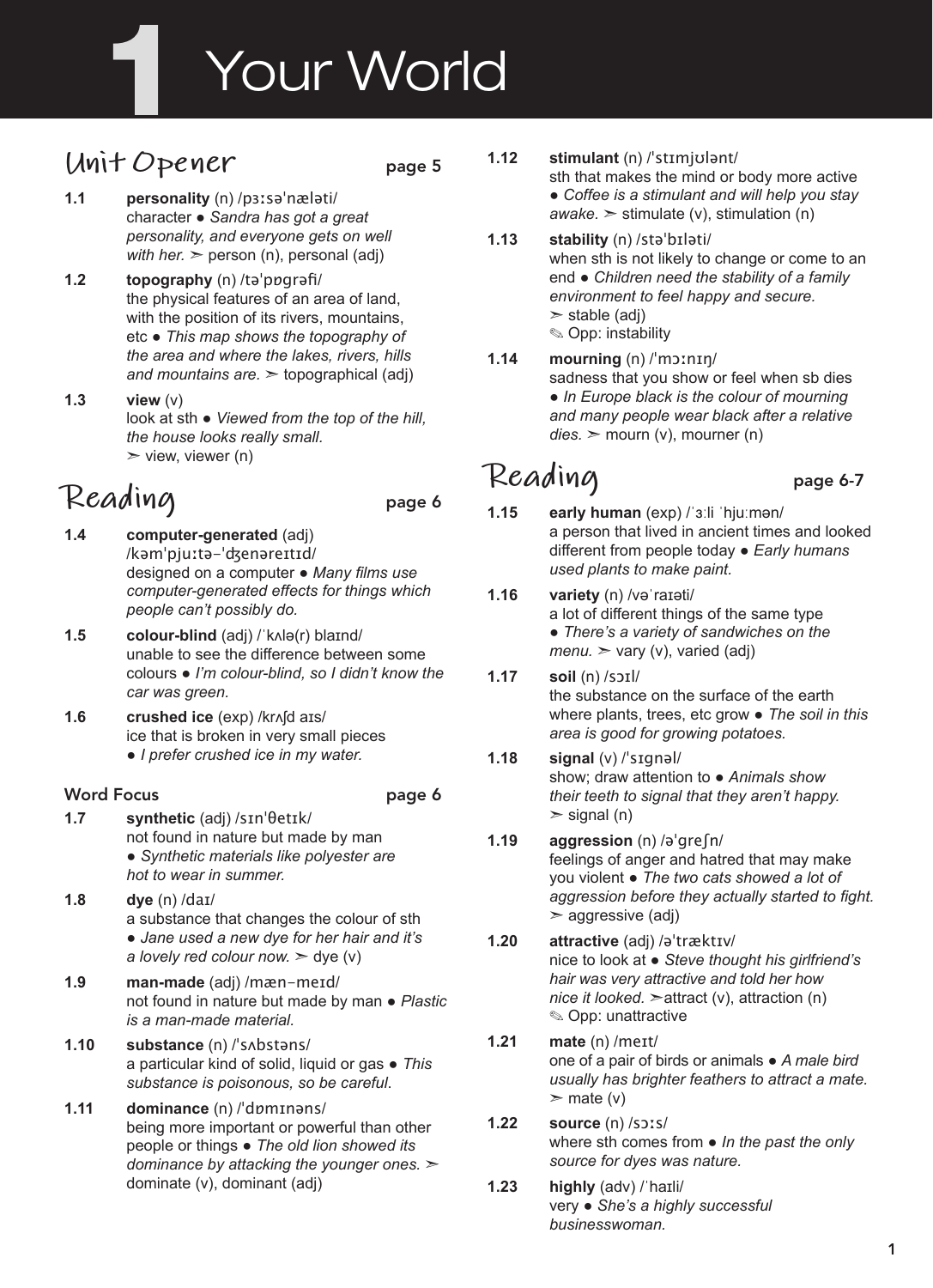- **1.24 value** (v) /væljuː/ think that sb or sth is important ● I've always valued my mother's advice.  $\ge$  value (n), valuable (adj)
- **1.25 be worth** (expr) /bi wɜːθ/ have a particular value ● *That painting is worth £50,000.*
- **1.26 manufacture** (v) /mænjʊˈfækʧə/ use machines to make sth in large numbers or amounts ● *My dad works at a company that manufactures clothes.* ➣ manufacturer (n)
- **1.27 effect** (n) /ɪˈfekt/ change sth has on sth else ● *Do you think some colours have an effect on your mood?*   $\triangleright$  effective (adj)
- **1.28 influence** (v) /ˈɪnflʊəns/ make sb agree and do what you want ● *Bright colours can influence our mood and make us feel happy.*  $\geq$  influence (n), influential (adj)
- **1.29 symbolise** (v) /ˈsɪmbəlaɪz/ represent sth ● *Black symbolises sadness and mourning in most parts of the western world.*   $>$  symbol (n), symbolic (adj)
- **1.30 wealth** (n) /welθ/ riches ● *The woman used her wealth and to make the world a better place*  $\geq$  wealthy (adj)
- **1.31 redden** (v) /ˈredn/ to become red in the face because of anger or embarrassment ● *My face reddened when I realised I had left my wallet at home and couldn't pay for my meal.*  $\ge$  red (n, adj)
- **1.32 researcher** (n) /rɪˈsɜːʧə/ sb who studies sth to try to discover new facts about it ● *The researcher is studying the effect colours have on the way we feel.*   $\triangleright$  research (v, n)
- **1.33 species** (n) / ˈspiːʃiːz/ a group of animals or plants of the same type ● *How many species of animals are there?*
- **1.34 bold** (adj) / bəʊld/ very strong or bright ● *He always paints with bold colours.*
- **1.35 heart rate** (n) / hɑːt reɪt/ how fast your heart beats ● *Your heart rate increases when you run.*
- **1.36 increase** (v) /ɪnˈkriːs/ make bigger, greater ● *If you wear a colour you like, it could increase your confidence at the interview.*  $\geq$  increase (n)
- **1.37 shade** (n) /ʃeɪd/ a particular type of colour, eg dark or light ● *Olive green is my favourite shade of green.*
- **1.38 aggressive** (adj) /əˈgresɪv/ angry and ready to attack ● *This bull is aggressive, so don't go near it.*   $>$  aggression (n)
- **1.39 specific** (adj) /spəˈsɪfɪk/ particular ● *Is there any specific reason why you dislike the colour green?* > specification (n), specifically (adv)
- **1.40 come to mind** (expr) /kʌm tʊ maɪnd/ think of ● *When I think of spring flowers, the colours yellow and pink come to mind.*
- **1.41 throughout** (prep) /θruːˈaʊt/ in every part of sth ● *You can find animals like rats throughout the world*
- **1.42 command** (v) /kəˈmɑːnd/ deserve to have sth ● *The teacher commanded the respect of her students because she was fair.* > command (n)
- **1.43 visible** (adj) /ˈvɪzəbl/ that can be seen ● *The bright red flowers were visible from a distance.*  $>$  visibility (n) ✎ Opp: invisible
- **1.44 highlight** (v) /ˈhaɪlaɪt/ make noticeable ● *If you highlight the main points in the book in yellow, it will be easier to revise afterwards.* ➣ highlighter (n)
- **1.45 caution** (v) /ˈkɔːʃn/ warn ● *The police officer cautioned the teenagers and told them to turn the music*   $down.$   $\ge$  caution (n)
- **1.46 reminder** (n) /rɪˈmaɪndə/ sth that makes you remember ● *The teacher wrote a reminder about the test on the board in case anybody had forgotten about it*   $\triangleright$  remind (v)
- **1.47 focus (on)** (v) /ˈfəʊkəs ɒn/ concentrate on ● *'In the lesson today we will focus on colour in nature,' said the biology*   $teacher.$   $\ge$  focus (n)
- **1.48 associated (with)** (v) /əˈsəʊsɪeɪt (wɪð)/ make a connection in your mind between one thing or person and another ● *I associate the colour blue with the sea.* ➣ association (n)
- **1.49 religious** (adj) /rɪˈlɪʤəs/ connected to religion ● *The cross in this church is a religious object.* ➣ religion (n)
- **1.50 evil** (n) /ˈiːvl/ sth very bad or harmful ● *Do you believe in good and evil?* ➣ evil (adj)
- **1.51 represent** (v) /reprɪˈzent/ symbolise ● *Red represents anger in some*   $cutures.$   $\geq$  representation (n)
- **1.52 trustworthy** (adj) /ˈtrʌstwɜːði/ A trustworthy person can be trusted and depended on. ● *Don't tell George any secrets as he isn't trustworthy.* ➣ trust (v), trustworthiness (n)
- **1.53 depressed** (adj) /dɪˈprest/ very unhappy ● *I felt depressed after the film because it had a sad ending.*   $\geq$  depress (v), depression (n), depressing (adj)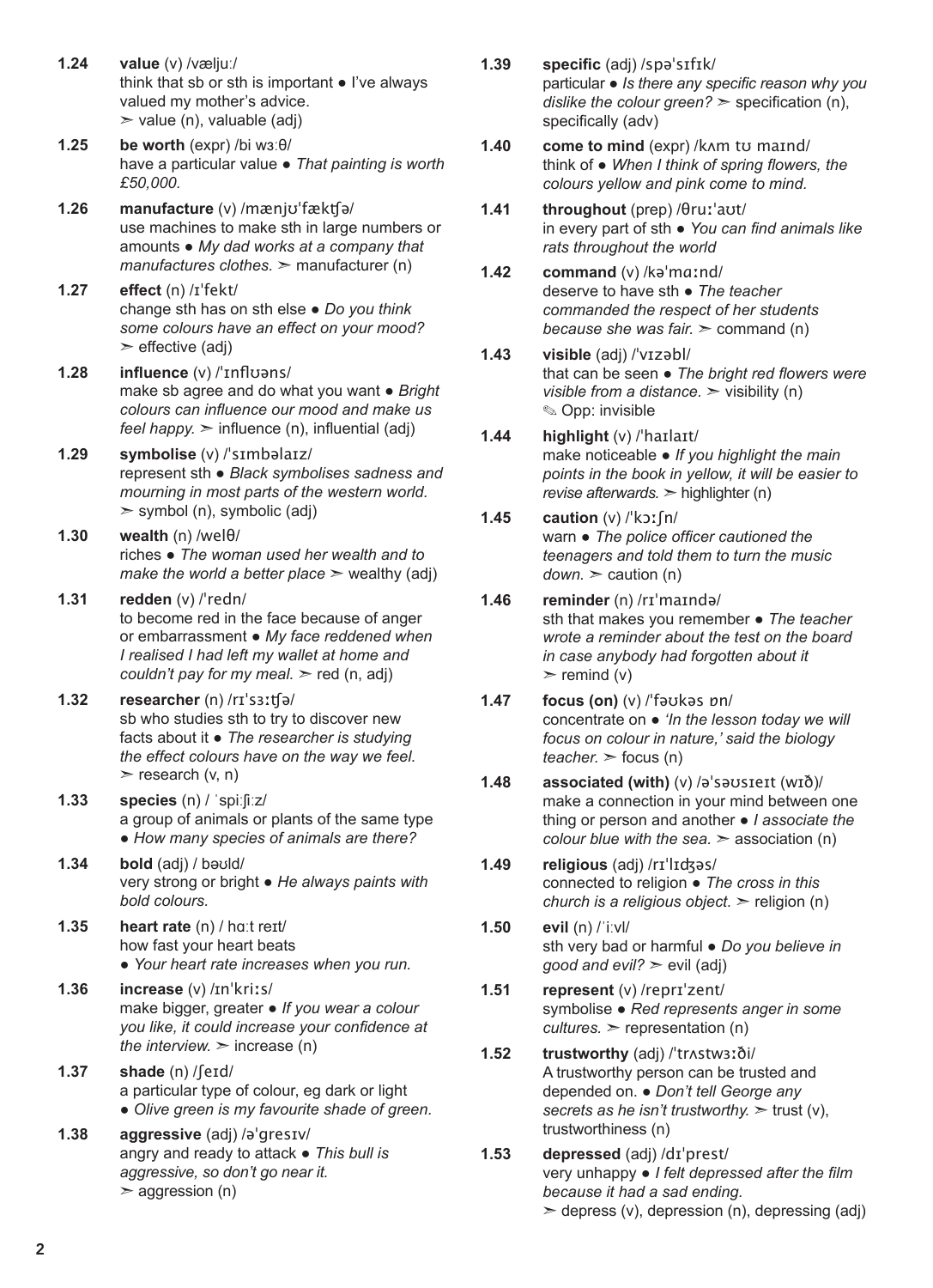- **1.54 feel blue** (expr) /fiːl bluː/ feel sad ● *It had been raining all day, which made him feel blue as he couldn't go out.*
- **1.55 sleeping pill** (n) /ˈsliːpɪŋ pɪl/ medicine which helps you sleep ● *If you can't sleep, try taking a sleeping pill.*
- **1.56 reduce** (v) /rɪˈdjuːs/ make less or smaller ● *I am eating less sugar so I can reduce my weight.* ➣ reduction (n)
- **1.57 consume** (v) /kənˈsjuːm/ eat ● *If you consume plenty of vegetables, your health will improve.* ➣ consumer, consumption (n)
- **1.58 refer (to)** (v) /rɪˈfɜː (tuː)/ talk about ● *What was Grandma referring to when she said she didn't enjoy it? Was it the film we saw?*  $\geq$  reference (n)
- **1.59 upset** (adj) /ʌpˈset/ unhappy; disappointed ● *Mum was very upset when she spilt coffee on her new skirt.*   $>$  upset (v)
- **1.60 rely (on)** (v) /rɪˈlaɪ (ɒn)/ depend on ● *You can rely on Kate because she is always helpful.* ➣ reliable (adj)
- **1.61 ashamed** (adj) /əˈʃeɪmd/ feeling embarrassed and guilty because of sth you have done ● *She felt too ashamed to tell anybody that she had broken the vase.*   $>$  shame (n)
- **1.62 violently** (adv) /ˈvaɪələntli/ with a lot of force ● *The man started behaving violently and threw a chair across the room.*   $\triangleright$  violence (n), violent (adj)
- **1.63 pleasant** (adj) /ˈpleznt/ nice; enjoyable ● *Hi! What a pleasant surprise!*  $\geq$  please (v), pleasure (n), pleased (adj) ✎ Opp: unpleasant
- **1.64 nesting hole** (n) /ˈnestɪŋ həʊl/ a bird's home in tree ● *There are three baby birds in the nesting hole in that tree.*
- **1.65 trunk** (n) /trʌnk/ the main part of a tree where branches grow from ● *The children hid behind the trunk of the tree so their friends couldn't find them.*

### **Vocabulary** page 8

- 
- **1.66 belief** (n) /bɪˈliːf/ a feeling that sth is true ● *It is my belief that you will be famous because you are very*   $talendar \geq 0$  believe (v) ✎ Opp: disbelief
- **1.67 depression** (n) /dɪˈpreʃn/ a medical condition that makes you very unhappy ● *After her mother died, she fell into depression.*   $\geq$  depress (v), depressed, depressing (adj)
- **1.68 gift** (n) /gɪft/ a special talent ● *Sally paints beautifully and has a real gift for art.* ➣ gifted (adj)
- **1.69 skinny** (adj) /ˈskɪni/ very thin ● *After losing 10 kilos, the model looked very skinny.*
- **1.70 thoughtful** (adj) /ˈθɔːtfʊl/ always thinking of the things you can do to make people happy ● *Thank you for the lovely flowers. It was very thoughtful of you.*   $\ge$  think (v), thought (n)
- **1.71 considerate** (adj) /kənˈsɪdərət/ kind; thinking of others ● *Bob is a considerate man and always helps people out.* ➣ consider (v), consideration (n) ✎ Opp: inconsiderate
- **1.72 stable** (adj) /ˈsteɪbl/ unlikely to change ● *Janine's stable personality kept her calm and able to cope in emergencies.* ➣ stability (n) ✎ Opp: unstable
- **1.73 plump** (adj) /plʌmp/ a little fat ● *The plump baby has got nice round pink cheeks.*
- **1.74 colleague** (n) /ˈkɒliːg/ sb you work with ● *My colleagues usually arrive at work at 9 am and leave at 5 pm.*
- **1.75 enemy** (n) /ˈenəmi/ sb who hates you and wants to harm you ● *Pauline is your worst enemy now that she thinks you stole her boyfriend.*
- **1.76 flatmate** (n) /ˈflætmeɪt/ sb who shares a flat with you ● *My flatmate and I share all the costs of living in this flat.*
- **1.77 idol** (n) /ˈaɪdl/ sb you admire and want to be like ● *She wants to become a famous actress just like her idol, Angelina Jolie.* ➣ idolise (v)
- **1.78 peer** (n) /pɪə/ sb who is the same age as you and does the same things ● *If you have a problem, it's easiest to ask your peers for advice as they will understand how you feel.*
- **1.79 get along** (phr v) /get əˈlɒŋ/ have a good relationship ● *I get along with my brother and we often go out together.*
- **1.80 give in** (phr v) /gɪv ɪn/ do what sb else wants ● *Diane didn't want to go out at first but she gave in and came to the cinema with us.*

#### **1.81 pressure** (n) /ˈpreʃə/ an attempt to persuade sb by using arguments, threats, etc ● *Children often feel pressure to do what their friends do.*   $>$  pressure (v)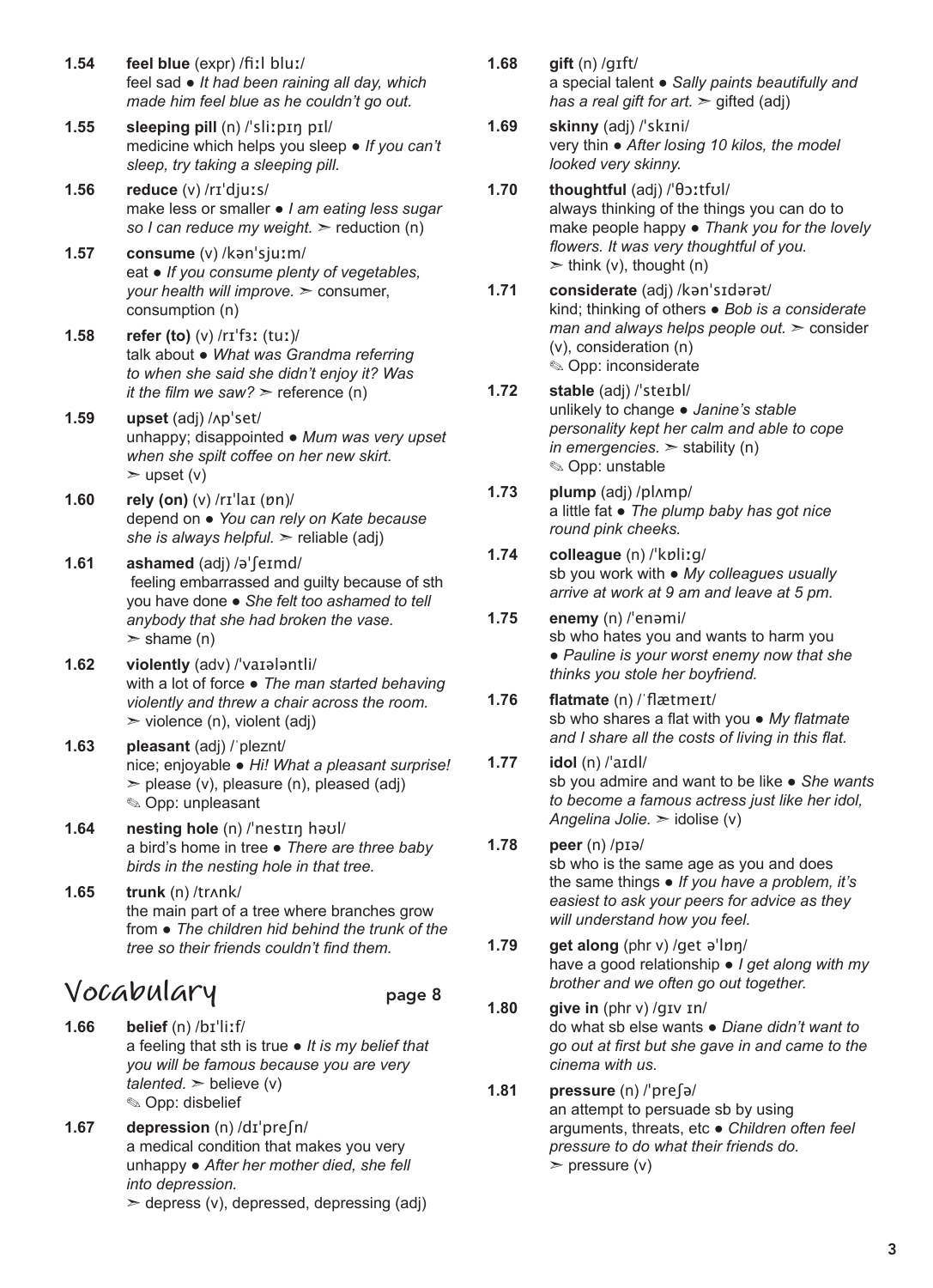- **1.82 thoughtless** (adj) /ˈθɔːtləs/ unkind; not thinking of others ● *It was thoughtless of you to forget Sandra's birthday.*   $\geq$  thoughtlessness (n) ✎ Opp: thoughtful
- **1.83 misbehave** (v) /mɪsbɪˈheɪv/ be naughty ● *The little children got tired and started to shout and misbehave.*   $\geq$  misbehaviour (n) ✎ Opp: behave
- **1.84 recall** (v) /rɪˈkɔːl/ remember ● *The lady said she knew me but I couldn't recall her face and had no idea who she was.*
- **1.85 entertain** (v) /entəˈteɪn/ amuse or interest people ● *He entertained us with his funny stories.* ➣ entertainment, entertainer (n), entertaining (adj)
- **1.86 amuse** (v) /əˈmjuːz/ make sb laugh or smile ● *Fred's stories always amuse me and make me laugh.*   $\ge$  amusement (n), amused, amusing (adj)
- **1.87 punishment** (n) /ˈpʌnɪʃmənt/ sth unpleasant you have to do because you have done sth wrong ● *Mum sent me to my room as a punishment for my behaviour.*   $\ge$  punish (v)
- **1.88 reward** (n) / rɪˈwɔːd/ sth you are given because you have done sth good or worked hard ● *They offered me £100 as a reward for finding their dog.*  $\ge$  reward (v)
- **1.89 achieve** (v) /əˈʧiːv/ successfully complete sth ● *I want to be an actor and hope to achieve my dream one day.*   $\geq$  achievement (n)
- **1.90 goal** (n) /gəʊl/ purpose ● *His goal is to win the competition one day.*

### **Look!**

*That musical really entertained the audience. The clown amused the children at the party.*

# **Grammar** page 9

- **1.91 attract** (v) /əˈtrækt/ make sb interested in sth; make sb want to take part in sth ● *Concerts with famous bands always attract a lot of fans.* ➣ attraction (n)
- **1.92 forever** (adv) /fərˈevə(r)/ all the time; always ● *My brother is forever taking my things without asking!*
- **1.93 based (on)** (adj) / beɪst ɒn/ made or developed using a particular thing as a starting point ● *Her book is based on a true story.*
- **1.94 commentary** (n) /ˈkɒməntri / a spoken description of sth while it is happening ● *Do you listen to sports commentaries on the radio?*   $\geq$  comment (v), commentator (n)
- **1.95 emotion** (n) /ɪˈməʊʃn/ feeling ● *Tim showed little emotion when he heard the bad news, but just sat down and said nothing.* ➣ emotional (adj)
- **1.96 nap** (n) /næp/ a short sleep ● *The baby is having a nap, so please be quiet and don't wake her.*  $\geq$  nap (v)
- **1.97 come to a conclusion** (expr) /kʌm tʊ ə kənˈkluːʒn/ make a decision based on facts ● *After reading this book I came to the conclusion that the writer must be a lonely person.*
- **1.98 easy-going** (adj) /ˈiːzi-gəʊɪŋ/ not easily upset, annoyed or worried ● *John will do whatever we want to do; he's very easy-going, you know.*
- **1.99 sociable** (adj) /ˈsəʊʃəbl/ friendly; liking other people's company ● *Grandpa is sociable and always chats to the friends I bring home.*  $\ge$  socialise (v) ✎ Opp: unsociable

## Speaking page 11

- **1.100 caring** (adj) /ˈkeərɪŋ/ full of love and affection ● *Susan is a caring person and likes babysitting the children.*   $\ge$  care (v, n)
- **1.101 ambitious** (adj) /æmˈbɪʃəs/ determined to be successful, rich, etc ● *Dawn is ambitious and she wants to be the manager of this company.*  $\geq$  ambition (n)
- **1.102 sporty** (adj) /spɔːti/ enjoying sport ● *Her aunt is very sporty and plays tennis and basketball every week.*   $>$  sport (n)
- **1.103 challenge** (n) /ˈʧælənʤ/ sth that tests your strength, skill or ability ● *If you are bored, you need a challenge like learning a new language.*  $\geq$  challenge (v)
- **1.104 hike** (v) / haɪk/ go for a long walk in the country ● *We hiked through the forest.*  $\geq$  hike, hiker (n), hiking (n)
- **1.105 marketing** (n) /ˈmɑːkɪtɪŋ/ a job in which you decide how to advertise a product, how expensive it should be, etc. ● *She's always dreamt of a career in*   $marketing.$  market  $(v, n)$
- **1.106 economics** (n) /ˌiːkəˈnɒmɪks/ the study of how people spend their money and buy or sell things ● *My sister's studying economics.*

➣ economy, economist (n), economic (adj)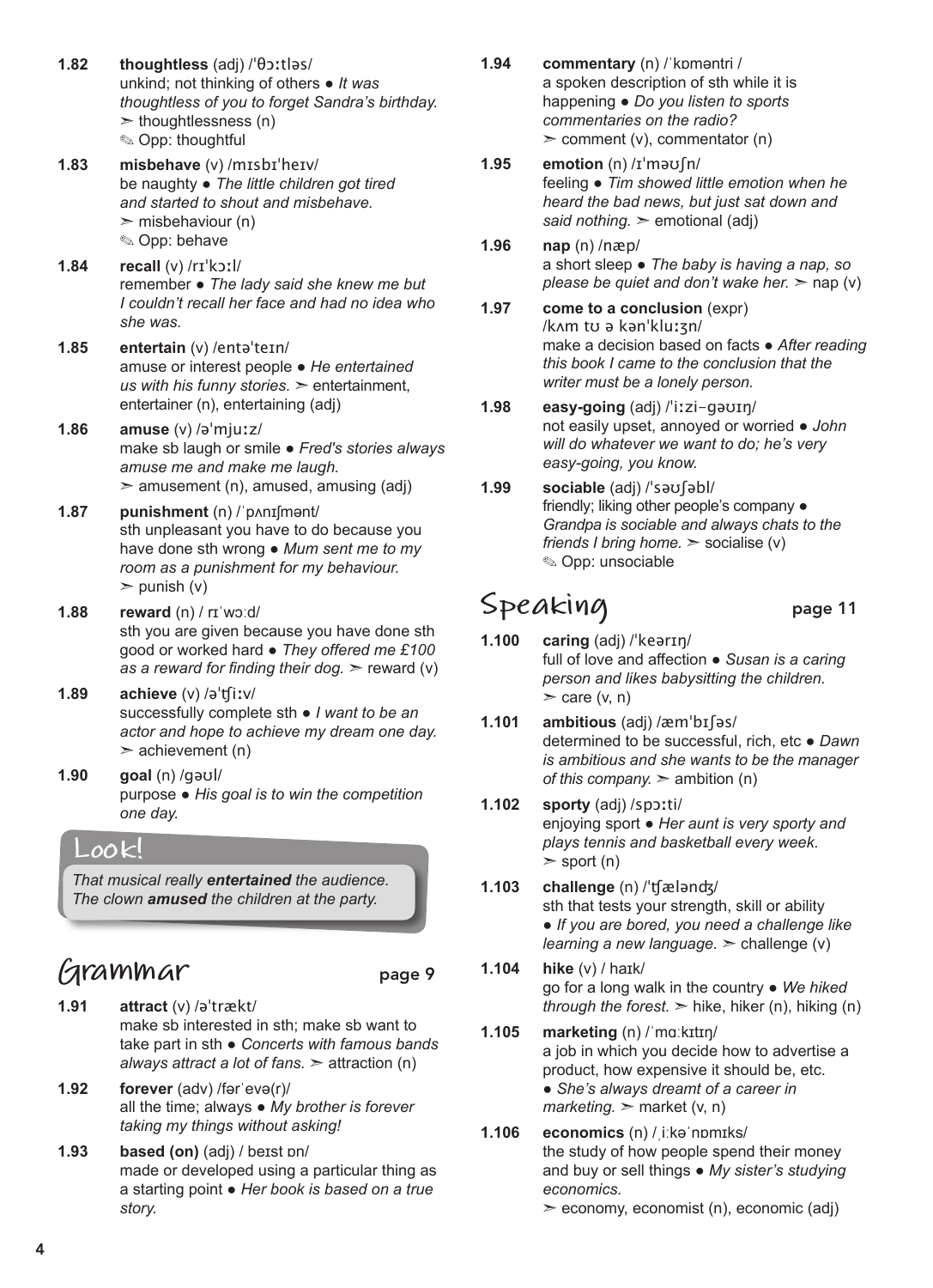- **1.107 work (my) way up** (expr) /wɜːk (maɪ) weɪ ʌp/ get better positions in the same company in order to reach the top job ● *He started here as an office assistant and has worked his way up to head of department.*
- **1.108 animal shelter** (n) /ˈænɪml ˈʃeltə/ a place where animals without a home are cared for ● *If you want a pet, you can go to the animal shelter and give a dog or cat a home.*

### **Grammar** page 12

- **1.109 supportive** (adj) /səˈpɔːtɪv/ helpful ● *My friends are supportive when I* need advice.  $\geq$  support (v, n)
- **1.110 lead (to)** (v) / liːd (tu)/ cause; have sth as a result ● *Smoking can lead to serious health problems.*
- **1.111 come up with** (phr v) / kʌm ʌp wɪð/ think of ● *Have you come up with any new ideas?*
- **1.112** end up (phr v) /end  $\Delta p$ / find yourself somewhere you didn't want to be ● *If you don't study harder, you'll end up at the bottom of the class.*
- **1.113 stand out** (phr v) /stænd aʊt/ be noticeable ● *That bright green dress will make you stand out at the party!*

#### Adjective endings

| -ic        | -ing        | -ed                 |
|------------|-------------|---------------------|
| specific   | caring      | ashamed             |
| synthetic  | easy-going  | associated<br>based |
| -ous       | -ful        | cold blooded        |
| ambitious  | thoughtful  | delighted           |
| religious  |             | depressed           |
| suspicious | -y          | varied              |
|            | nasty       |                     |
| -al        | skinny      | -ble                |
| original   | sporty      | sociable            |
|            | trustworthy | stable              |
| -ive       |             | visible             |
| aggressive |             |                     |
| attractive |             |                     |
| supportive |             |                     |
|            |             |                     |

### **Use your English** page 13

- **1.114 save time** (expr) /seɪv taɪm/ be quicker ● *If we catch the train instead of the bus, it will be quicker and save time.*
- **1.115 make a difference** (expr) /meɪk ə ˈdɪfrəns/ change sth for the better ● *Losing weight has made a difference to Carol's life and she now feels much happier.*
- **1.116 keep in touch** (expr) /kiːp ɪn tʌʧ/ talk or write to sb ● *William moved to Canada but he keeps in touch with his friends by email.*
- **1.117 break the ice** (expr) /breɪk ðiː aɪs/ be the first to make people who have just met feel relaxed ❖ *If you want to break the ice, ask him where he is from.*
- **1.118 smash** (v) /smæʃ/ break into pieces ● *When she dropped the vase, it smashed into tiny pieces.*
- **1.119 save your strength** (expr) /seɪv jɔː streŋθ/ not make yourself tired ● *Don't train any more today; you need to save your strength for the match tomorrow.*
- **1.120 ahead of** (prep) / əˈhed əv/ into the future ● *She's got a difficult week ahead of her.*
- **1.121 make trouble for** (expr) /meɪk ˈtrʌbl fɔː/ create problems ● *My brother made trouble for me when he told Mum I had lost my mobile phone.*
- **1.122 cheat** (v) / tʃiːt/ trick sb or do sth that is not fair or honest ● *You shouldn't cheat in exams!*
- **1.123 break a (bad) habit** (expr) /breɪk ə bæd ˈhæbɪt/ stop doing sth which is bad for you ● *I want to stop biting my nails, but I can't break this bad habit.*
- **1.124 keep a promise** (expr) /kiːp ə ˈprɒmɪs/ do sth you said you would do ● *Justin kept his promise and took his little sister to the cinema as he had said he would.*
- **1.125 see red** (expr) /siː red/ get angry ● *Katy saw red and started shouting angrily that it wasn't fair to make her stay in and study.*
- **1.126 be green with envy** (expr) /biː griːn wɪð ˈenvi/ feel jealous ● *When George turned up with a new car, his friends were green with envy and wished they had one as well.*
- **1.127 suspicious** (adj) /sʌˈspɪʃəs/ thinking that sb might be guilty of doing sth wrong ● *I felt suspicious that Joe was lying about his age.*  $\geq$  suspect (v, n), suspicion (n)
- **1.128 tickled pink** (expr) /ˈtɪkld pɪŋk/ very pleased ● *She was tickled pink when her parents got her a tablet for Christmas.*
- **1.129 black sheep** (n) /blæk ʃiːp/ sb who is considered by their family to be an embarrassment ● *Uncle Charles is the black sheep of the family because he left home when he was 16 and joined the circus.*
- **1.130 be as good as gold** (expr) /biː əz gʊd əz gəʊld/ behave very well ● *The children were as good as gold at dinner time and ate their meal quietly.*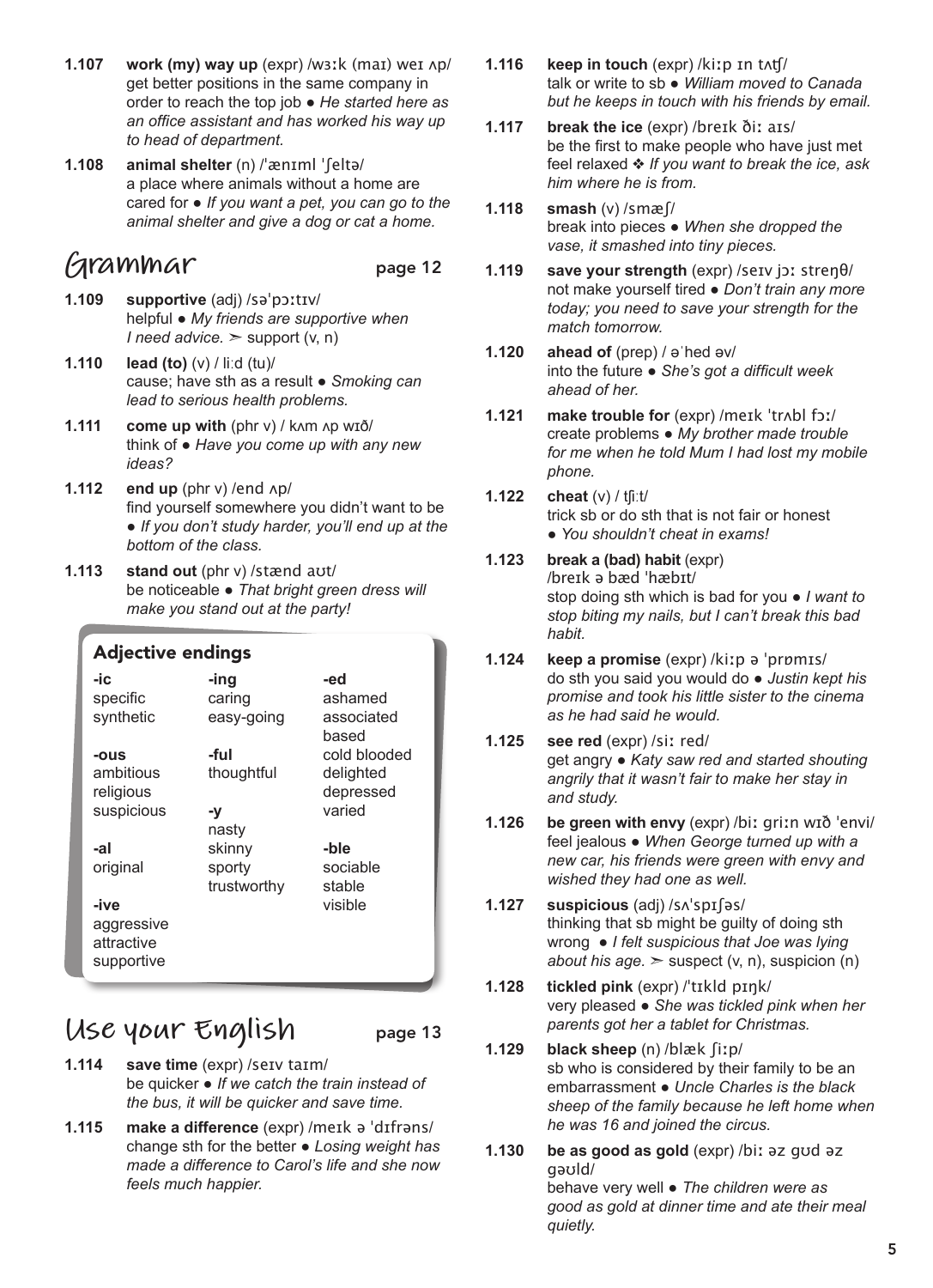- **1.131 nasty** (adj) /ˈnɑːsti/ unkind ● *It was nasty of you not to invite her to the party.*  $>$  nastiness (n)
- **1.132 get engaged** (expr) /get ɪnˈgeɪʤd/ promise to marry sb ● *Fred got engaged to Lily last week and they will get married in the summer.*
- **1.133 approve (of)** (v) /əˈpruːv (ɒv)/ think that sb or sth is good or right ● *Dad doesn't approve of my boyfriend and says he is too old for me.* ➣ approval (n) ✎ Opp: disapprove (of)
- **1.134 share** (n) /ʃeə/ your part of sth ● *My share of the bill for dinner came to 25 euros.*
- **1.135 delighted** (adj) /dɪˈlaɪtɪd/ very pleased or happy ● *Tommy was delighted with his presents.*  $\geq$  delight (n), delightful (adj)
- **1.136 engineering** (n) /ˌendʒɪˈnɪərɪŋ/ planning and building things like roads, bridges or machines ● *Janet is studying engineering at university.*  $\ge$  engineer (n)

#### Dependent prepositions

associate with focus on

refer to approve of

## **Writing: informal letter /**

**email** pages 14-15

- **1.137 get on (with)** (phr v) /get ɒn (wɪð)/ have a good relationship with sb ● *He gets on well with his cousin and they often go out together.*
- **1.138 loads** (n) /ləʊdz/ a lot ● *Don't worry, we've got loads of time.*
- **1.139 have sth in common** (expr) /həv sʌmθɪŋ ɪn ˈkɒmən/ have the same interests as sb; be like sb in a certain way ● *Ewa has a lot in common with her sister.*
- **1.140 get on sb's nerves** (expr) /get ɒn ˈsʌmbədiz nɜːvz/ annoy sb ● *Steve plays his guitar badly all the time and it really gets on my nerves.*
- **1.141 be into sb/sth** (expr) /biː ɪntʊ ˈsʌmbədi/ˈsʌmθɪŋ/ like sth ● *I'm into clothes and I want to study fashion and design.*
- **1.142 be dying to/for** (expr) /biː ˈdaɪɪŋ tuː/fɔː/ really want to do sth ● *I'm dying to paint my room orange, but my mum won't let me.*
- **1.143 be a natural (at)** (expr) /biː ə ˈnæʧrəl æt/ be good at sth without having to try hard ● *He's a natural at swimming and spends all his summer in the sea.*
- **1.144 hang out** (phr v) /hæŋ aʊt wɪð ˈsʌmbədi/ spend a lot of time somewhere or with sb ● *Ken hangs out with his friends at the mall every Saturday.*
- **1.145 be sb's number one** (expr) /biː ˈsʌmbədiz ˈnʌmbə wʌn/ be sb's favourite thing or person ● *Dad bought me an MP4 player, so he's now my number one!*
- **1.146 taste** (n) /teɪst/ the kinds of things you like ● *Her taste in music different from mine.* ➣ tasteful (adj)
- **1.147 arrange** (v) /əˈreɪnʤ/ organise ● *We've arranged a get-together for tonight.*  $\geq$  arrangement (n)
- **1.148 district** (n) /ˈdɪstrɪkt/ an area ● *She lives in an expensive district in the north of the city.*
- **1.149 championship** (n) /ˈʧæmpɪənʃɪp/ competition to find the best player or team ● *Did your team do well in the championship?*
- **1.150 similarity** (n) /sɪməˈlærəti/ If there is a similarity between things or people, they are almost the same. ● *There's such a similarity between these two people that they must be twins.* ➣ similar (adj)
- **1.151 immediate family** (expr) /ɪˈmiːdɪət ˈfæmɪli/ very close relatives ● *My immediate family is small as I'm an only child.*
- **1.152 mention** (v) /ˈmenʃn / speak or write about sb or sth without giving much information ● *He mentioned you in his email.*
- **1.153 be up to** (expr) /biː ʌp tuː/ do sth that you should not be doing ● *Harry called and asked what you have been up to, so I told him you were in Italy last week.*
- **1.154 do (sth) for a living** (expr) /duː (ˈsʌmθɪŋ) fər ə ˈlɪvɪŋ/ do as a job ● *'What do you do for a living?' 'I'm a teacher.'*

### **Video: Dreamtime Painters** page 16

- **1.155 outback** (n) /ˈaʊtbæk/ countryside in Australia far from the sea
	- *The Australian outback is often very hot.*